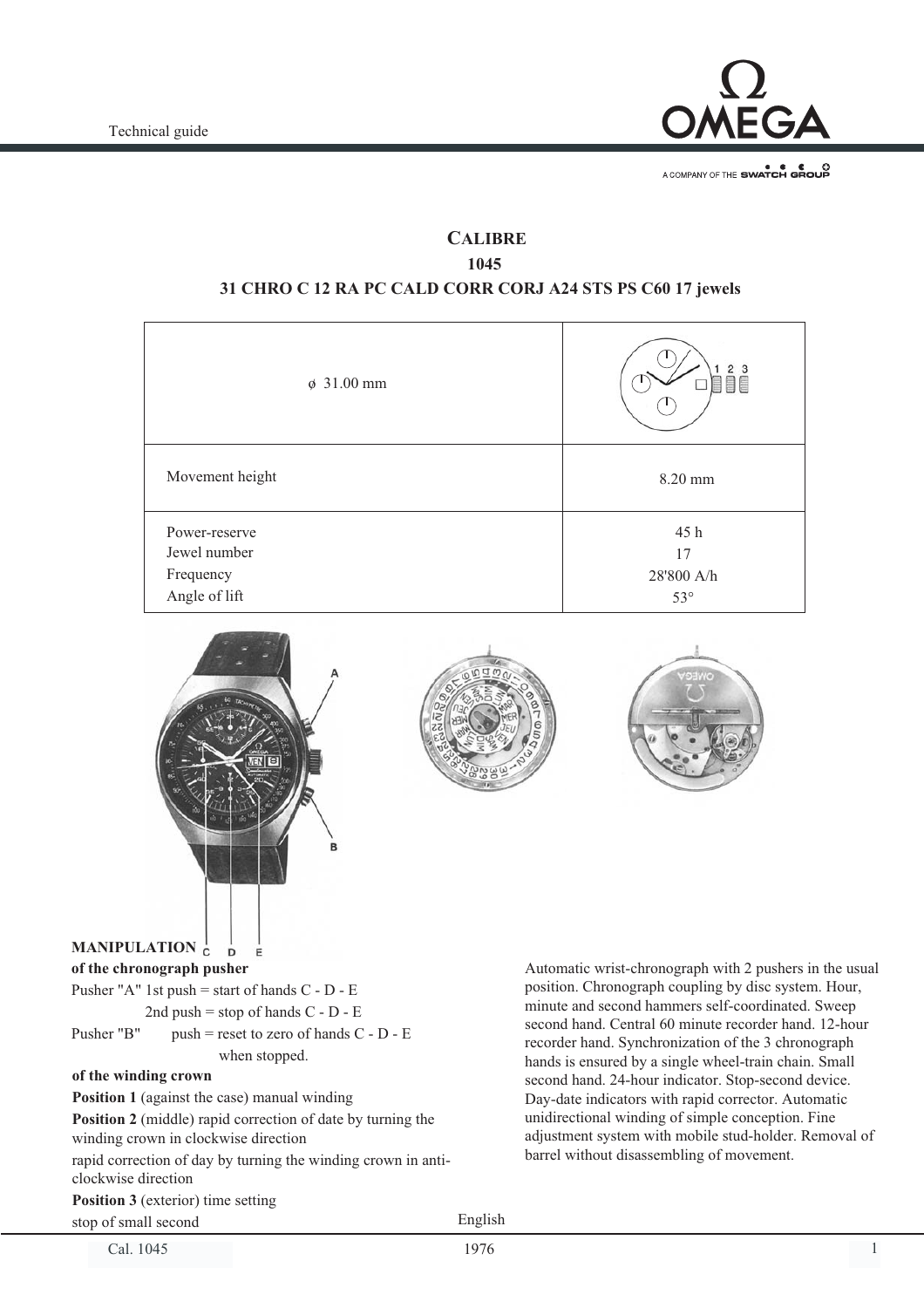#### **DISASSEMBLING**

## **Parts in synthetic material : should be manipulated carefully and not held by the functional sections.**

| $'$ Op. |                           | Part | lxing  |         |
|---------|---------------------------|------|--------|---------|
| No.     | operations<br>Order<br>οt | No.  | device | Remarks |

#### $1.0.$ **EXTERIOR**

| 1.1.               | Reset chronograph hands<br>to zero               |      |                   |                                                                  |
|--------------------|--------------------------------------------------|------|-------------------|------------------------------------------------------------------|
| 1.2.               | Open case                                        |      |                   |                                                                  |
| 1.3.               | Winding stem                                     | 1106 | Pressure<br>lever |                                                                  |
| 1.4.               | Uncase                                           |      |                   |                                                                  |
| 1.5.               | Insert movement in<br>movement holder            |      |                   | The movement holder<br>with pushers for cal.<br>1040 may be used |
| 1.6.               | Refit winding stem                               |      | Pressure<br>lever |                                                                  |
| 1.7.               | Turn movement over                               |      |                   |                                                                  |
| $\overline{1.8}$ . | Sweep second hand                                |      |                   | Extraction according<br>to fig. 8                                |
| 1.9.               | Hour hand<br>Minute hand<br>Minute recorder hand |      |                   |                                                                  |
| 1.10.              | Hour recorder hand                               |      |                   |                                                                  |
| 1.11.              | 24-hour hand                                     |      |                   |                                                                  |
| 1.12.              | Small second hand                                |      |                   |                                                                  |
| 1.13.              | Dial                                             |      | by pressure       | For extraction : use<br>levers in positions<br>4 h and 10 h      |
| 1.14.              | Turn movement over                               |      |                   |                                                                  |

#### $2.0.$ AUTOMATIC MECHANISM

| 2.1. | Rotor gib               | 1451 |            |                                |
|------|-------------------------|------|------------|--------------------------------|
| 2.2. | Rotor                   | 1026 |            |                                |
| 2.3. | Rotor pinion            | 1429 |            |                                |
| 2.4. | Impulse click           | 1412 | screw 2694 | Disassembling not<br>necessary |
| 2.5. | Automatic device bridge | 1031 | screw 2673 |                                |
| 2.6. | Reduction gear          | 1432 |            |                                |
| 2.7. | Stop click              | 1414 |            |                                |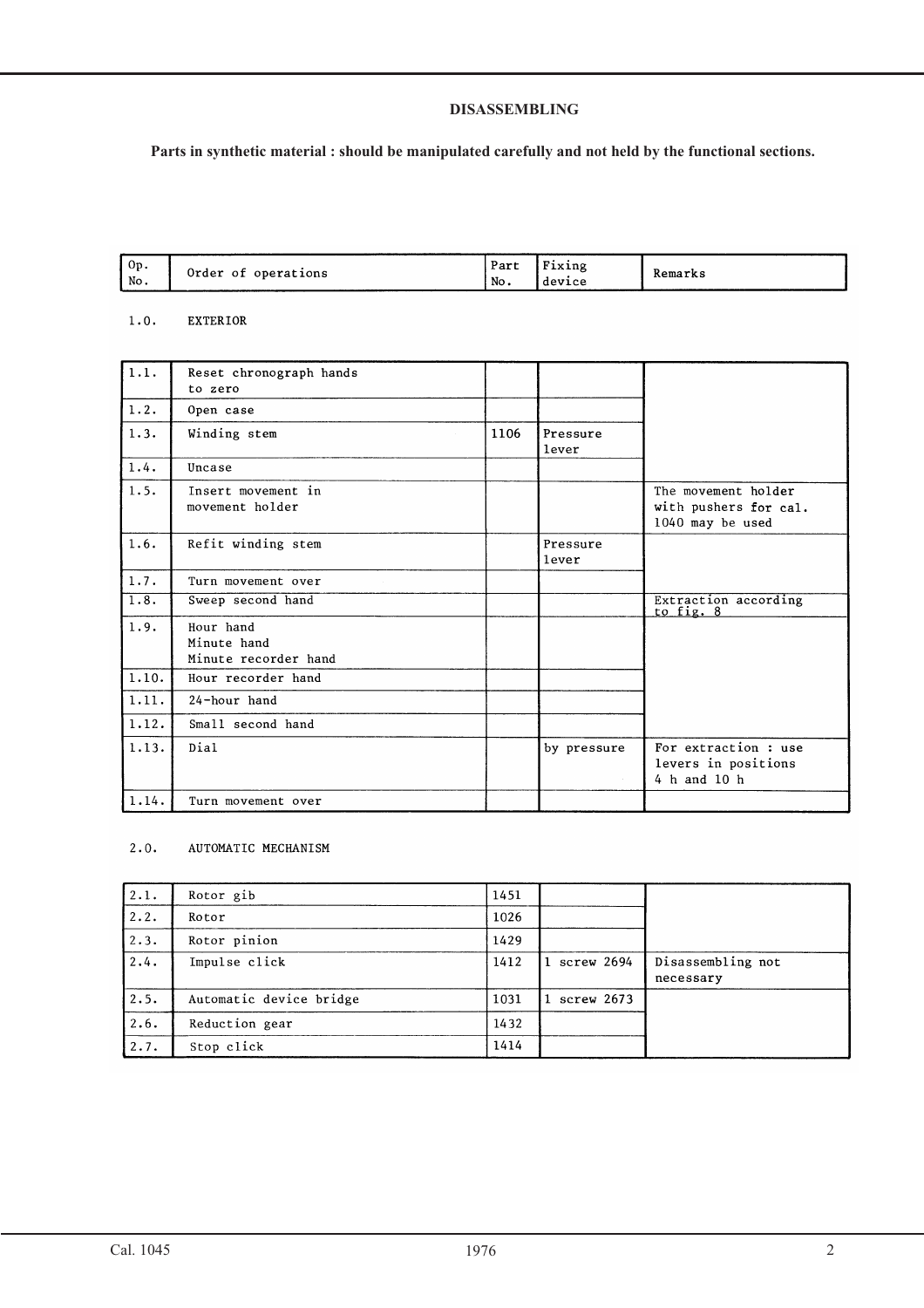| Fixing<br>Part<br>0p.<br>Order of operations<br>No.<br>No.<br>device | Kemarks |
|----------------------------------------------------------------------|---------|
|----------------------------------------------------------------------|---------|

# $3.0.$  MOTOR - WHEEL TRAIN - ESCAPEMENT - UPPER MECHANISM

| 3.1.  | Let down mainspring            | 1208 |               | By moving spring-click    |
|-------|--------------------------------|------|---------------|---------------------------|
|       |                                |      |               | 1104 away from crown      |
|       |                                |      |               | wheel 1101                |
| 3.2.  | Barrel axle                    | 1204 |               | Extraction as per fig. 19 |
| 3.3.  | Barrel drum - ratchet wheel    | 1202 |               | To separate the 2 parts   |
|       |                                | 1100 |               | see fig. 6                |
| 3.4.  | Balance cock                   | 1030 | 1 screw 2583  |                           |
| 3.5.  | Pallet cock                    | 1005 | 2 screws 2583 |                           |
| 3.6.  | Pallet fork                    | 1316 |               |                           |
| 3.7.  | Coupling lever spring          | 1731 | 1 screw 2583  |                           |
|       |                                |      |               |                           |
| 3.8.  | 3/4 plate bridge               | 1002 | 2 screws 2583 |                           |
| 3.9.  | Driving gear for ratchet wheel | 1437 |               |                           |
| 3.10. | Crown wheel cover              | 1168 |               |                           |
| 3.11. | Crown wheel                    | 1101 |               |                           |
| 3.12. | Coupling lever and             | 1724 |               | Cannot be extracted       |
|       | coupling gear                  | 1712 |               | separately                |
| 3.13. | Intermediate wheel             | 1212 |               |                           |
| 3.14. | Escape wheel                   | 1305 |               |                           |
| 3.15. | Fourth wheel                   | 1243 |               |                           |
| 3.16. | Chronograph runner             | 1705 |               | Move friction-spring 1735 |
|       |                                |      |               | away from chronograph     |
|       |                                |      |               | runner 1705 without       |
|       |                                |      |               | deforming it              |
| 3.17. | Second hammer                  | 1728 |               | See fig. 13               |
| 3.18. | Turn movement over             |      |               |                           |

### $4.0.$  DAY - DATE

| 4.1. | Day indicator guard                  | 1555 | By pressure   | Extraction as per<br>fig. $16$ |
|------|--------------------------------------|------|---------------|--------------------------------|
| 4.2. | Day indicator                        | 1516 |               |                                |
| 4.3. | Date indicator guard                 | 1554 | 3 screws 2673 |                                |
| 4.4. | Hour wheel                           | 1231 |               |                                |
| 4.5. | Date and day jumper spring           | 1529 |               |                                |
| 4.6. | Date indicator                       | 1580 |               |                                |
| 4.7. | Date and day jumper                  | 1503 |               |                                |
| 4.8. | Double date setting wheel            | 1559 |               |                                |
| 4.9. | Intermediate wheel for hour recorder | 1737 |               |                                |
|      |                                      |      |               |                                |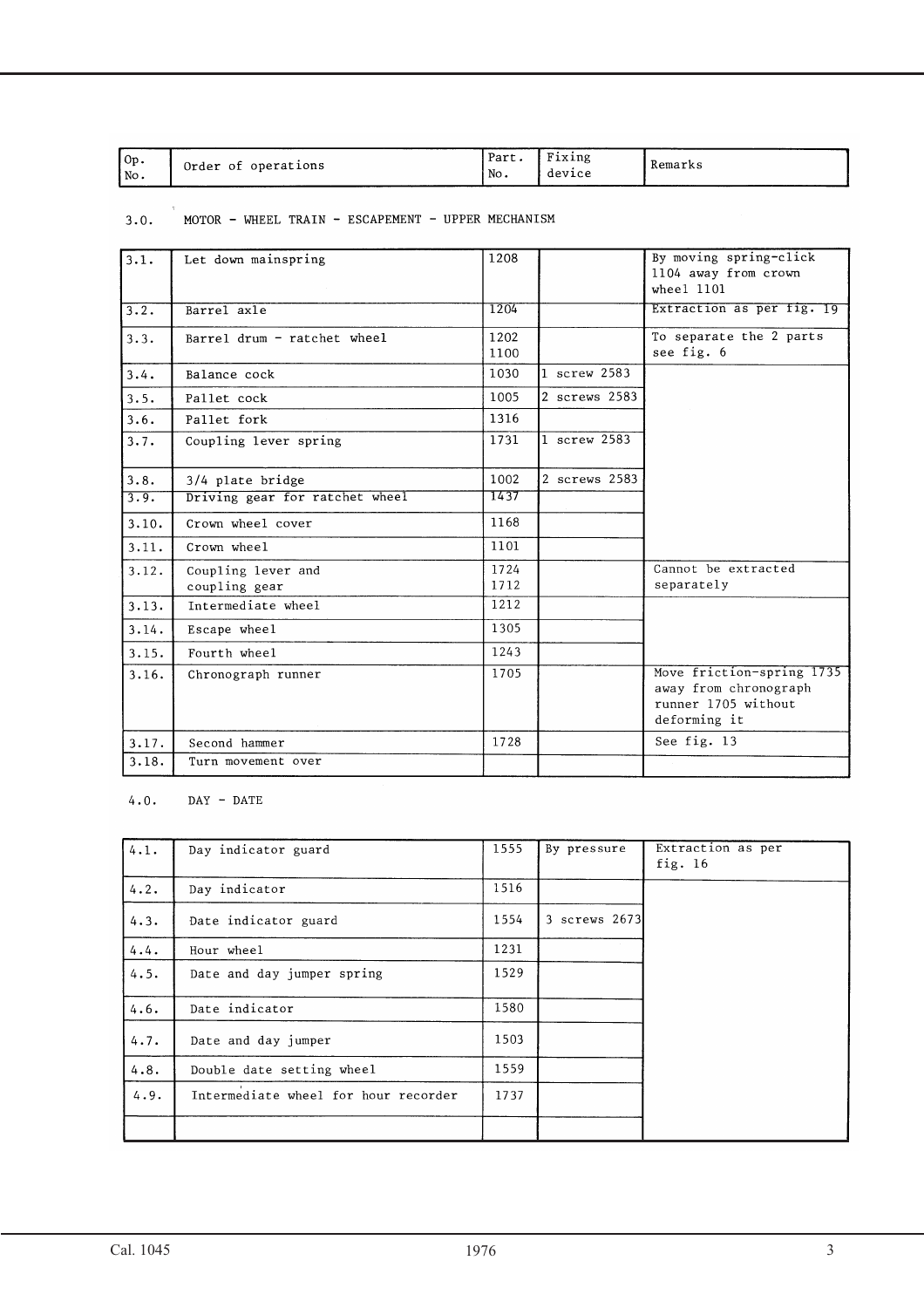| Op.<br>No. | Order of operations                                               | Part<br>No. | Fixing<br>device | Remarks                            |
|------------|-------------------------------------------------------------------|-------------|------------------|------------------------------------|
| 4.10.      | Hour wheel spring                                                 | 1268        |                  |                                    |
| 4.11.      | Date mechanism support                                            | 1527        | 4 screws 2674    | Filmogeneous treatment<br>excluded |
|            | Date driving wheel                                                | 1564        |                  | Disassembling not                  |
|            | Date and day driver                                               | 1511        |                  | necessary                          |
| 4.12.      | if disassembling :<br>Date driving wheel post                     | 5133        |                  | Remove from below                  |
| 4.13.      | Setting wheel                                                     | 1113        |                  |                                    |
| 4.14.      | Setting wheel spring                                              | 1169        |                  |                                    |
|            | Date and day corrector                                            | 1530        |                  | Disassembling not<br>necessary     |
| 4.15.      | if disassembling :<br>Setting wheel for date<br>and day corrector | 7528        |                  | Remove from corrector<br>side      |

#### 5.0. LOWER CHRONOGRAPH MECHANISM

| 5.1.  | $24$ -hour wheel                | 1262 |              |
|-------|---------------------------------|------|--------------|
| 5.2.  | Hour recorder runner            | 1788 |              |
| 5.3.  | Minute heart, mounted           | 1760 |              |
| 5.4.  | Operating lever for hammers     | 1784 |              |
| 5.5.  | Hour and minute hammer          | 1783 |              |
| 5.6.  | Pillar wheel jumper             | 1727 | 1 screw 2583 |
| 5.7.  | Operating lever                 | 1720 |              |
| 5.8.  | Operating lever hook            | 1718 |              |
| 5.9.  | Spring for operating lever hook | 1719 |              |
| 5.10. | Minute recorder bridge          | 1763 | 1 screw 2583 |

## 6.0. HAND SETTING MECHANISM

| 6.1.  | Minute wheel                 | 1246 |                  |                        |
|-------|------------------------------|------|------------------|------------------------|
| 6.2.  | Cannon pinion, mounted       | 1218 |                  |                        |
| 6.3.  | Setting lever spring         | 1110 | 1 screw 2583     |                        |
| 6.4.  | Yoke spring                  | 1112 |                  |                        |
| 6.5.  | Yoke                         | 1111 |                  |                        |
| 6.6.  | Setting lever                | 1109 |                  |                        |
| 6.7.  | Winding stem                 | 1106 |                  |                        |
| 6.8.  | Winding pinion               | 1108 |                  |                        |
| 6.9.  | Clutch wheel                 | 1107 |                  |                        |
| 6.10. | $\star$<br>Unscrew stem cock | 1040 | screws 2689<br>3 | * Disassemble only if  |
| 6.11. | Turn movement over           |      |                  | changing a faulty part |
| 6.12. | $\star$<br>Spring-click      | 1104 |                  |                        |
|       |                              |      |                  |                        |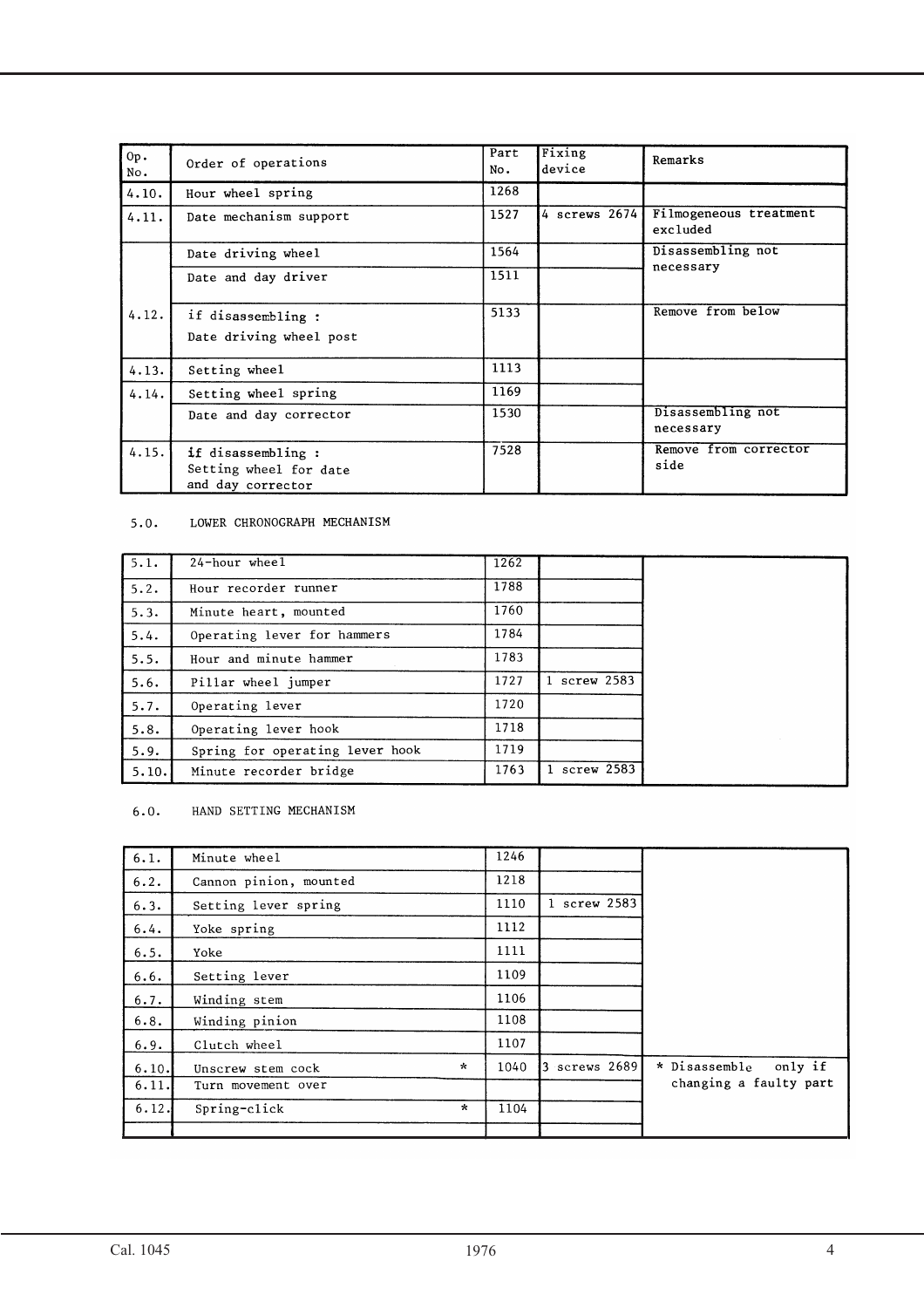| Op.<br>No. | Order of operations                       |         | Part<br>No. | Fixing<br>device | Remarks                     |
|------------|-------------------------------------------|---------|-------------|------------------|-----------------------------|
| 6.13.      | Stem cock                                 | $\star$ | 1040        |                  | * Disassemble only if       |
| 6.14.      | Stop-lever                                | $\star$ | 1123        |                  | changing a faulty part      |
| 6.15.      | Rotor support                             | $\star$ | 1046        | by pressure      |                             |
|            | Hammer cam                                |         | 1785        |                  | Disassembling not           |
|            | Pillar wheel                              |         | 1715        |                  | necessary                   |
| 6.16.      | if disassembling:<br>Pillar wheel post    |         | 5139        | driven-in        | Remove from bridges<br>side |
| 6.17.      | Friction-spring for<br>chronograph runner | $\star$ | 1735        | driven-in        | Direction as per fig. 15    |

7.0. CLEANING : Clean all parts as per usual procedures, except for :

| 7.1. | Barrel drum with spring |                                                                                                                                                                                                                                                                                          |      | -Use pegwood for pivoting<br>hole<br>-If replacing spring 1208,<br>lubricate drum wall<br>with $\bullet \bullet$ |
|------|-------------------------|------------------------------------------------------------------------------------------------------------------------------------------------------------------------------------------------------------------------------------------------------------------------------------------|------|------------------------------------------------------------------------------------------------------------------|
| 7.2. | Date indicator          |                                                                                                                                                                                                                                                                                          | 1580 | -Wipe teeth ; do not<br>immerse in baths                                                                         |
| 7.3. | Important               | -Do not use liquids based on trichlorethylene for parts in<br>synthetic material. Filmogeneous treatments excluded.<br>-Use preferably FREON ; are also suitable : benzine and<br>methylated spirit.<br>-The deposit left in the holes by the molykote $\bullet$<br>must not be removed. |      |                                                                                                                  |

#### $8.0.$ PRE-ASSEMBLING CONTROL

| $\overline{op.}$<br>No. | Part                                      | Part<br>No. | Check points                |
|-------------------------|-------------------------------------------|-------------|-----------------------------|
| 8.1.                    | Pillar wheel                              | 1715        | Freedom : end-shake 0.02 mm |
| 8.2.                    | Stop-lever                                | 1123        | Freedom                     |
| 8.3.                    | Friction-spring for<br>chronograph runner | 1735        | Tension - see fig. 15       |
| 8.4.                    | Date driving wheel                        | 1564        | Freedom                     |
| 8.5.                    | Date and day<br>corrector                 | 1530        | Freedom                     |
| 8.6.                    | Impulse click                             | 1412        | Position - see fig. $5$     |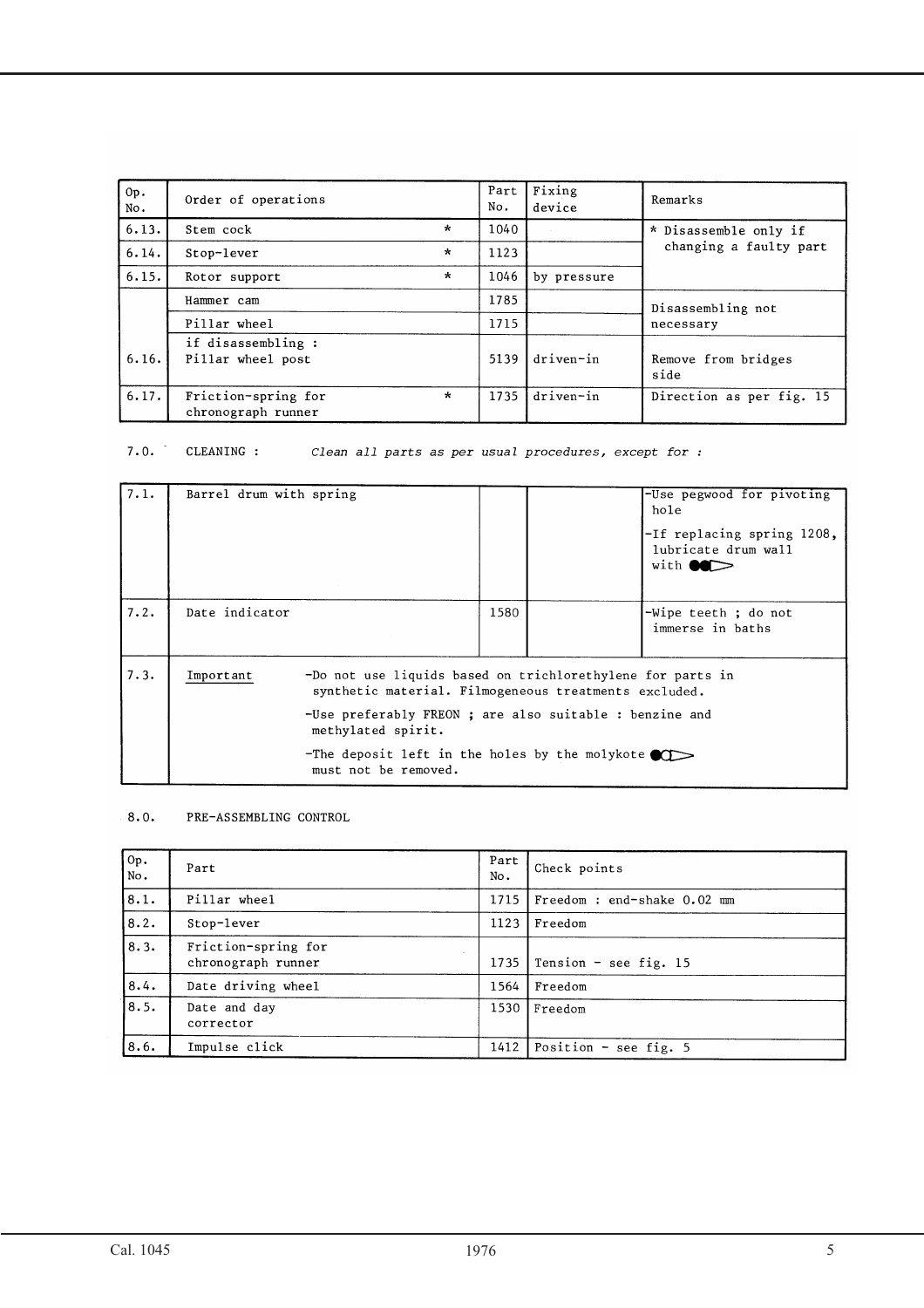#### TABLE OF LUBRICANTS

|              | $=$ Fine oil              | = Synt-A-Lube 9010 or $1.02$         |           |  |
|--------------|---------------------------|--------------------------------------|-----------|--|
|              | $=$ 0il for heavy duty    | = Microgliss D/5                     | or $1.14$ |  |
|              | = Grease for pallets      | $=$ Grease F                         | or 2.00   |  |
|              | = Grease                  | $=$ Moebius 8200                     | or 2.01   |  |
|              | = Grease for heavy duty   | $=$ Moebius 8200 $+$<br>30% Molykote | or $2.06$ |  |
|              | $=$ Silicone grease       | $= MS$ 4                             | or 2.04   |  |
|              | = Braking grease          | = Blasolube 316                      | or $2.09$ |  |
| $C$ $\simeq$ | = Greasing under the part |                                      |           |  |

## **ASSEMBLING**

| l Ор.<br>  No. | operations<br>Order of | D <sub>0</sub><br>ai (<br>No. | 'ıxıng<br>device | Lubrication<br>point | code | Remarks |
|----------------|------------------------|-------------------------------|------------------|----------------------|------|---------|
|----------------|------------------------|-------------------------------|------------------|----------------------|------|---------|

#### 9.0. HAND SETTING MECHANISM

Fig.  $2$  $(b)$ lown up)

| 9.1.  | Winding pinion         | 1108    |                   |                                            |          |
|-------|------------------------|---------|-------------------|--------------------------------------------|----------|
| 9.2.  | Clutch wheel           | 1107    |                   |                                            |          |
| 9.3.  | Winding stem           | 1106    | Pressure<br>lever | A11<br>diameters                           | $\infty$ |
| 9.4.  | Setting lever          | 1109    |                   | stud                                       | $\infty$ |
| 9.5.  | Yoke                   | 1111    |                   |                                            |          |
| 9.6.  | Yoke spring            | 1112    |                   |                                            |          |
| 9.7.  | Setting lever spring   | 1110 l1 | $screw$ 2583      |                                            |          |
| 9.8.  | Cannon pinion          | 1218    |                   | Pivot, under $\bullet$<br>Wheel fitting CO |          |
| 9.9.  | Minute wheel           | 1246    |                   | Post                                       | $\infty$ |
| 9.10. | Minute recorder bridge | 176311  | $screw$ 2583      |                                            |          |
| 9.11. | Oil the mechanism      |         |                   | as per fig.3                               |          |

#### 10.0. WHEEL TRAIN - MOTOR AND UPPER CHRONOGRAPH MECHANISM

# Fig. 1<br>(blown up)

| 10.1. | Second hammer      | 1728 | as per fig.13 |
|-------|--------------------|------|---------------|
| 10.2. | Chronograph runner | 1705 | as per fig.12 |
| 10.3. | Fourth wheel       | 1243 |               |
| 10.4. | Intermediate wheel | 1212 |               |
| 10.5. | Coupling gear      | 1712 | as per fig.14 |
| 10.6. | Coupling lever     | 1724 | as per fig.10 |
|       |                    |      |               |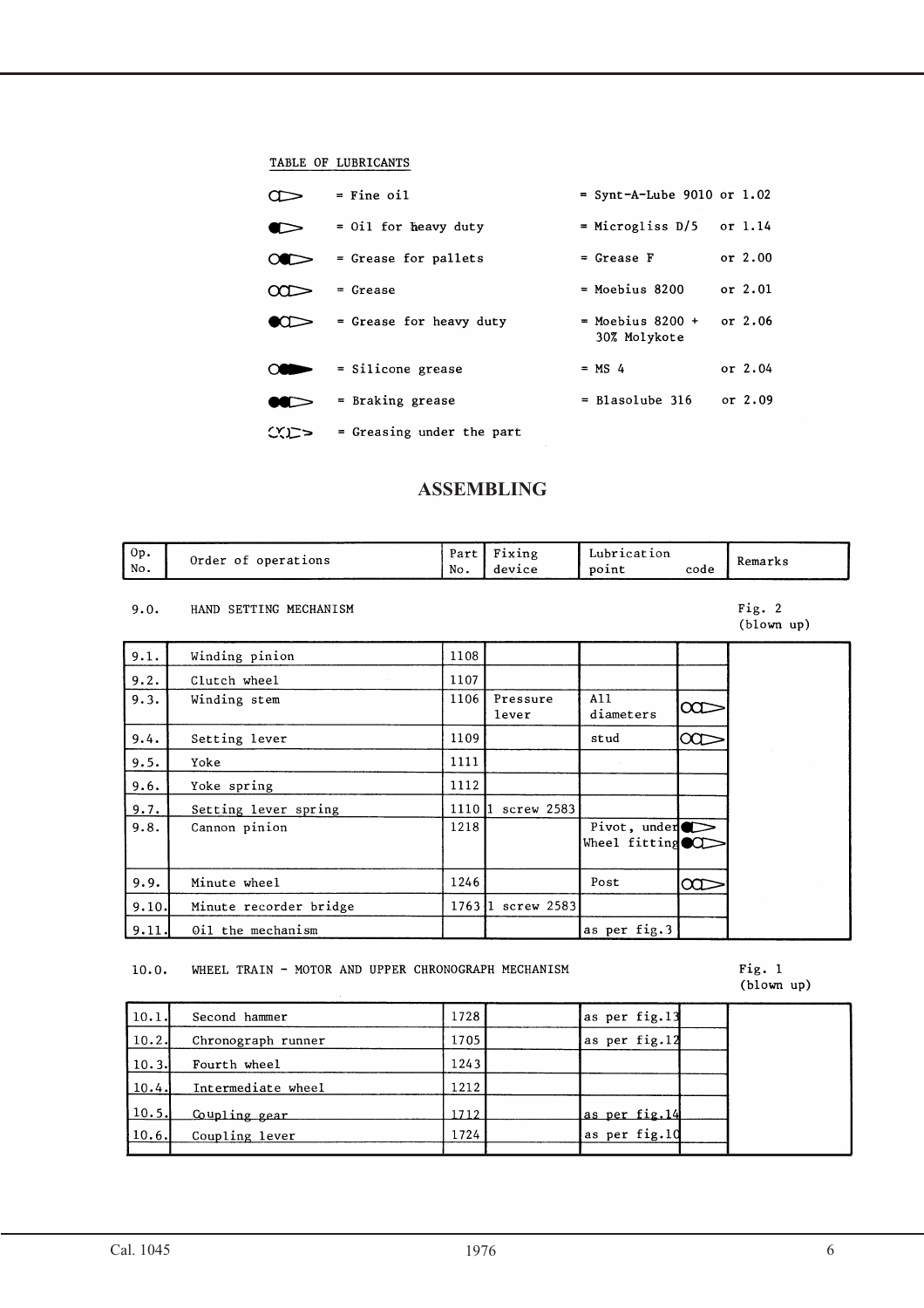| Op.<br>No. | Order of operations                              | No.          | Part Fixing<br>device | Lubrication<br>point | code            | Remarks     |
|------------|--------------------------------------------------|--------------|-----------------------|----------------------|-----------------|-------------|
| 10.7.      | Crown wheel                                      | 1101         |                       | Post<br>Toothing     | $\bullet$       |             |
| 10.8.      | Crown wheel cover                                | 1168         |                       |                      |                 |             |
| 10.9.      | Driving gear for<br>ratchet wheel                | 1437         |                       | Plate<br>pivot       | $\bullet$       |             |
| 10.10.     | Escape wheel                                     | 1305         |                       |                      |                 |             |
| 10.11.     | 3/4 plate bridge                                 |              | 1002 2 screws 2583    |                      |                 |             |
| 10.12.     | Coupling lever<br>spring                         |              | 1731 1 screw 2583     |                      |                 |             |
| 10.13.     | Ratchet wheel                                    | 1100         |                       | as per fig. 9        |                 |             |
| 10.14.     | Assembling : - barrel drum<br>- ratchet<br>wheel | 1202<br>1100 |                       | hole                 | $\bullet$       | see fig. 19 |
| 10.15.     | Oil barrel support                               |              |                       | on plate             | $\bullet$       | see fig. 19 |
| 10.16.     | Barrel and ratchet wheel                         |              |                       |                      |                 |             |
| 10.17.     | Barrel axle                                      | 1204         |                       |                      |                 | see fig. 19 |
| 10.18.     | Oil intermediate wheel                           | 1212         |                       | under                | $\bullet$       |             |
| 10.19.     | Oil coupling gear                                | 1712         |                       | under                | $\bullet$       |             |
|            | $10.20.$ 0i1 escape wheel                        | 1305         |                       | under                | $\:\!\! \infty$ |             |

#### $11.0.$ CHRONOGRAPH MECHANISM - DIAL SIDE

Date mechanism support



 $11.1.$ Operating lever 1720 3 points as per fig. 20  $rac{}{ }{ }$  $under$  $11.2.$ Operating lever hook 1718  $11.3.$ Spring for operating lever hook 1719 1727 1 screw 2583  $11.4.$ Pillar wheel jumper  $11.5.$ Function Oil minute recorder 1763 bridge with hammer as per fig. 20  $11.6.$ Hour and minute hammer 1783 1 point as per fig. 20  $rac{}{ }{ }$ under  $11.7.$ Operating lever for 1784 as per fig. 20 1 point  $\infty$ hammers under  $11.8.$ Oil the functions us per fig.20  $11.9.$ Oil cannon pinion 1218 Pivot upper  $\bullet$  $11.10.$ 1760 Minute heart as per fig.2  $11.11.$ Hour recorder runner 1788 as per fig.4  $11.12.$ 24-hour wheel 1262  $11.13.$ Oil setting wheel for 7528 as per fig.7 date and day corrector  $11.14.$ 1527 4 screws 2674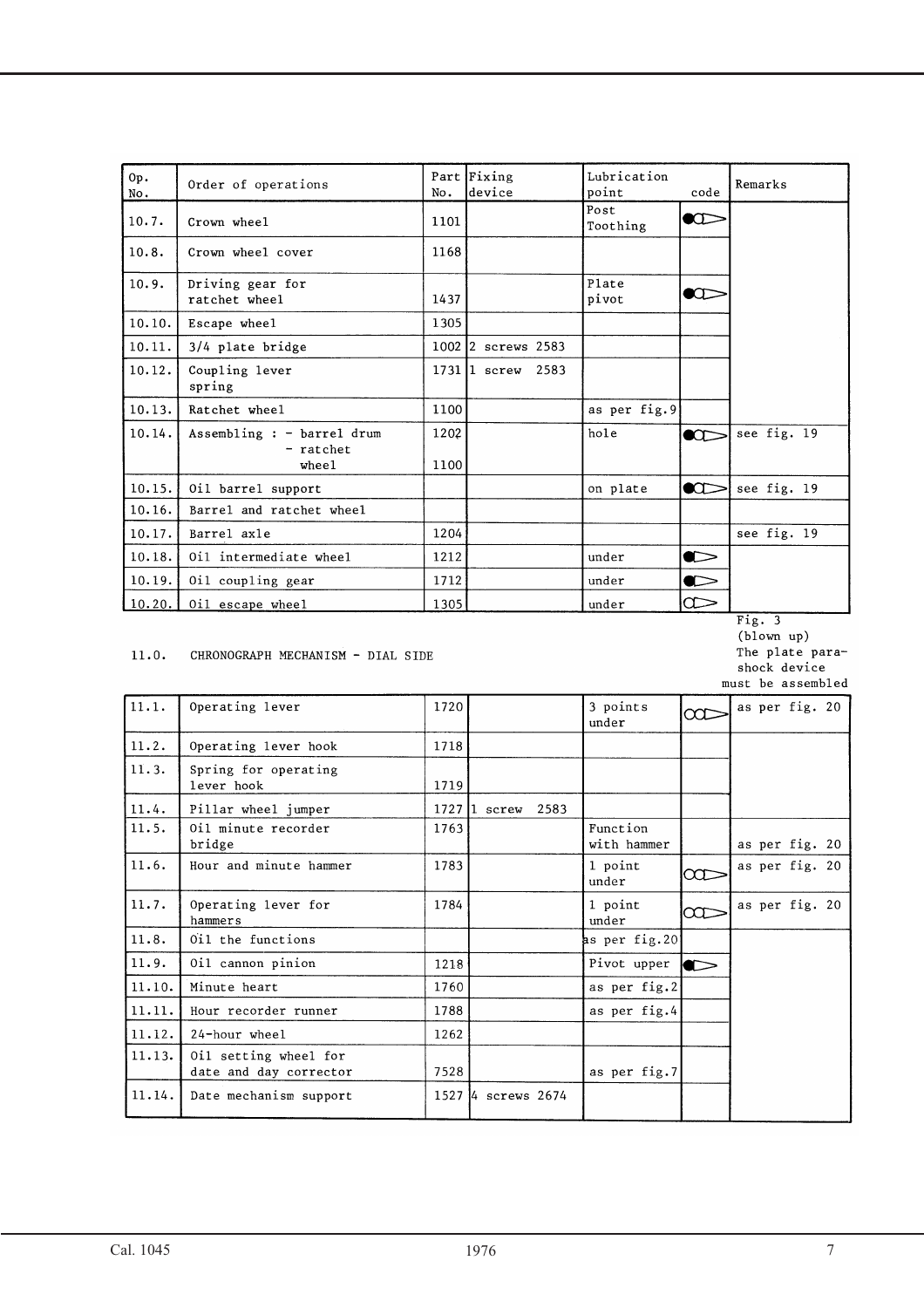| Op.<br>No. | Order of operations                     | Part<br>No. | Fixing<br>device | Lubrication<br>point | code | Remarks |
|------------|-----------------------------------------|-------------|------------------|----------------------|------|---------|
| 11.15.     | Intermediate wheel for<br>hour recorder | 1737        |                  |                      |      |         |

 $12.0.$  DAY - DATE

Fig. 4<br>(blown up)

| 12.1.  | Oil post of double<br>date setting wheel |      |               | on plate              | $\infty$  |                                                                                                     |
|--------|------------------------------------------|------|---------------|-----------------------|-----------|-----------------------------------------------------------------------------------------------------|
| 12.2.  | Double date setting wheel                | 1559 |               |                       |           |                                                                                                     |
| 12.3.  | Date and day jumper                      | 1503 |               | as per fig.<br>11     |           |                                                                                                     |
| 12.4.  | Date indicator                           | 1580 |               | as per fig.1          |           |                                                                                                     |
| 12.5.  | Hour wheel spring                        | 1268 |               |                       |           | as per fig. 2                                                                                       |
| 12.6.  | Oil minute heart                         | 1760 |               | Hour wheel<br>fitting | c         |                                                                                                     |
| 12.7.  | Hour wheel                               | 1231 |               |                       |           |                                                                                                     |
| 12.8.  | Date indicator guard                     | 1554 | 3 screws 2673 |                       |           | Check that<br>teeth of hour<br>wheel and dou-<br>ble date set-<br>ting wheel en-<br>gage correctly. |
| 12.9.  | Date and day jumper<br>spring            | 1529 |               |                       |           | Located as<br>per fig. 21                                                                           |
| 12.10. | Day indicator                            | 1516 |               |                       |           |                                                                                                     |
| 12.11. | Day indicator guard                      | 1555 |               |                       |           | see fig. 16                                                                                         |
| 12.12. | Oil day indicator                        | 1516 |               | Pivoting              | $\infty$  |                                                                                                     |
| 12.13. | Oil hour wheel                           | 1231 |               | Pivoting              | $\bullet$ |                                                                                                     |

13.0. ESCAPEMENT - ADJUSTMENT

Fig. 1<br>(blown up)

| $\sqrt{13.1}$ . | Pallet fork                                               | 1316 |                               |         |                       |             |
|-----------------|-----------------------------------------------------------|------|-------------------------------|---------|-----------------------|-------------|
| 13.2.           | Pallet cock                                               | 1005 | 2 screws 2583                 |         |                       |             |
| 13.3.           | Oil pallet fork                                           | 1316 |                               | Pallets | <b>IOC</b>            |             |
| 13.4.           | Oil shock-absorbing<br>device for balance at plate        | 1346 |                               |         | Œ                     |             |
| 13.5.           | Regulator                                                 | 1334 |                               |         |                       | see fig. 17 |
| 13.6.           | Regulator driver                                          | 1357 |                               |         |                       |             |
| 13.7.           | Stud holder                                               | 1363 |                               |         |                       |             |
| 13.8.           | Oil shock-absorbing device<br>for balance at balance cock | 1347 |                               |         | Œ                     |             |
| 13.9.           | Balance cock                                              | 1030 | 2583<br>$\mathbf{1}$<br>screw |         |                       |             |
| 13.10.          | Oil intermediate wheel                                    | 1212 |                               | upper   | $\blacktriangleright$ |             |
| 13.11.          | Oil coupling gear                                         | 1712 |                               | upper   | C                     |             |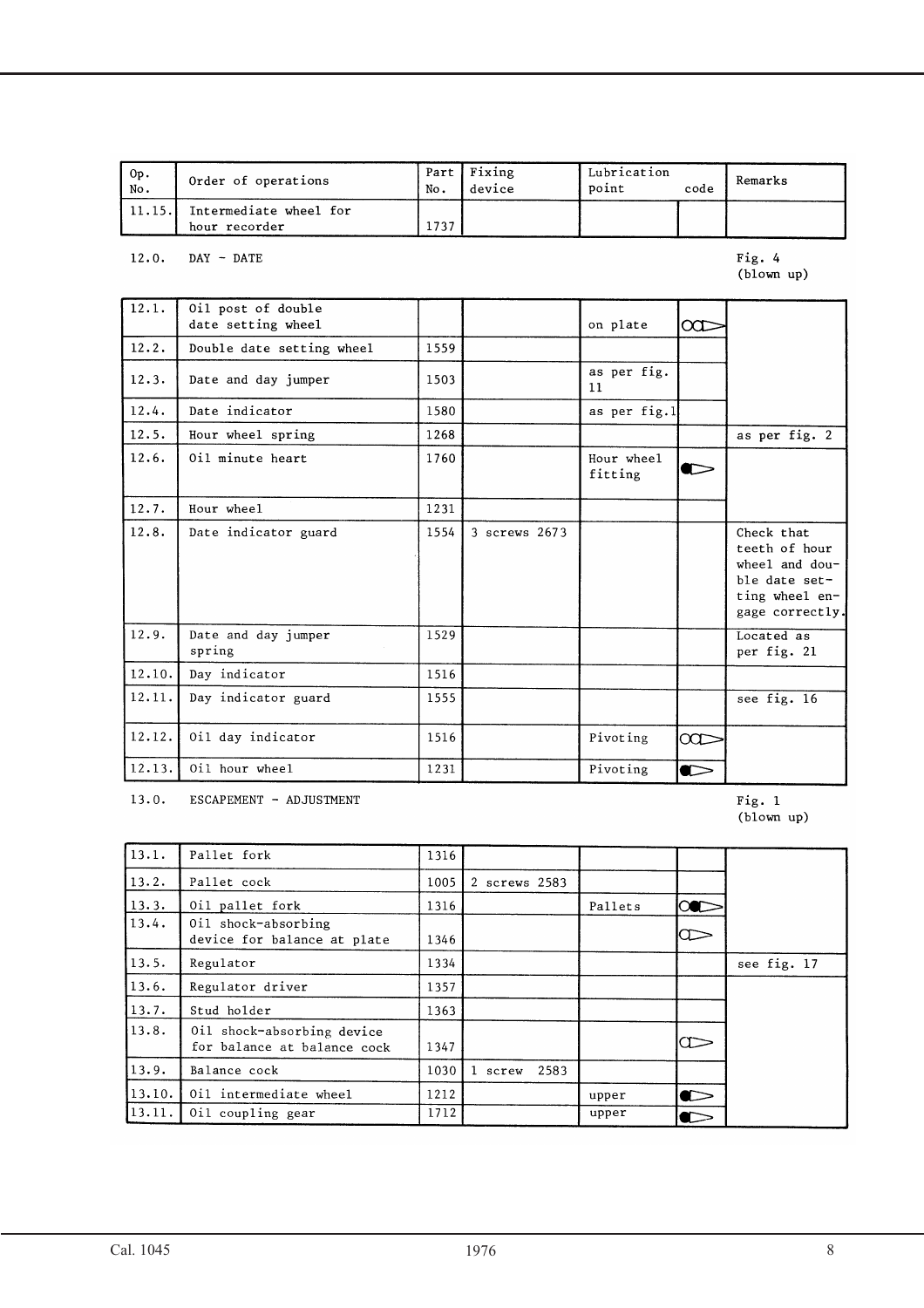| Op.<br>No. | Order of operations                   | Part<br>No. | Fixing<br>device | Lubrication<br>point | code      | Remarks |
|------------|---------------------------------------|-------------|------------------|----------------------|-----------|---------|
| 13.12.     | Oil fourth wheel                      | 1243        |                  | upper                | Œ         |         |
| 13.13.     | Oil escape wheel                      | 1305        |                  | upper                | Œ         |         |
| 13.14.     | Oil driving gear for<br>ratchet wheel | 1437        |                  | upper                | $\bullet$ |         |
| 13.15.     | Oil coupling lever                    | 1724        |                  | upper                | $\infty$  |         |
| 13.16.     | Oil spring of coupling<br>lever       | 1731        |                  | Function             | $\infty$  |         |

#### 14.0. AUTOMATIC DEVICE

# Fig. 1<br>(blown up)

| 14.1.  | Stop click              | 1414    |            |                                                 |           |                                     |
|--------|-------------------------|---------|------------|-------------------------------------------------|-----------|-------------------------------------|
| 14.2.  | Reduction gear          | 1432    |            | Pivot under $\circ$                             |           |                                     |
| 14.3.  | Automatic device bridge | 1031 ll | screw 2673 |                                                 |           | Warning :<br>screw 2673<br>not 2583 |
| 14.4.  | Oil reduction gear      | 1432    |            | Teeth of<br>wheel + $pi$ - $\circ$<br>vot upper |           |                                     |
| 14.5.  | Oil the rotor           | 1026    |            | Pivoting of<br>pinion 1429                      |           |                                     |
| 14.6.  | Rotor pinion (on rotor) | 1429    |            |                                                 |           |                                     |
| 14.7.  | Oil rotor axle          | 1400    |            | Rotor fit-<br>$ting + gib$                      | $\bullet$ |                                     |
| 14.8.  | Rotor, assembled        | 1026    |            |                                                 |           |                                     |
| 14.9.  | Rotor gib               | 1451    |            |                                                 |           |                                     |
| 14.10. | Oil rotor pinion        | 1429    |            | Toothing                                        | $\bullet$ |                                     |

15.0. HAND FITTING

| 15.1. | Dial : Fixing effected by pressing on 4 h and 10 h.                                                                    |
|-------|------------------------------------------------------------------------------------------------------------------------|
| 15.2. | Set chronograph in return-to-zero position.                                                                            |
| 15.3. | Hands                                                                                                                  |
|       | When fitting the sweep second hand, support the chronograph runner<br>Note :<br>by pressing the tip of the rotor axle. |

#### 16.0. CHECKING OF THE FUNCTIONS

|        | In order to act upon the operating levers of the chronograph mechanism, a stem<br>with a tip diameter of 2.0 to 2.50 mm should be used.                                                                            |
|--------|--------------------------------------------------------------------------------------------------------------------------------------------------------------------------------------------------------------------|
| (16.1. | Effect a few start and stop operations and ascertain that the sweep second<br>hand is reacting normally.                                                                                                           |
| 16.2.  | After having started the chronograph and effected the stop, displace the 3<br>chronograph hands in various positions by means of a pegwood and check that<br>resetting-to-zero of these hands functions correctly. |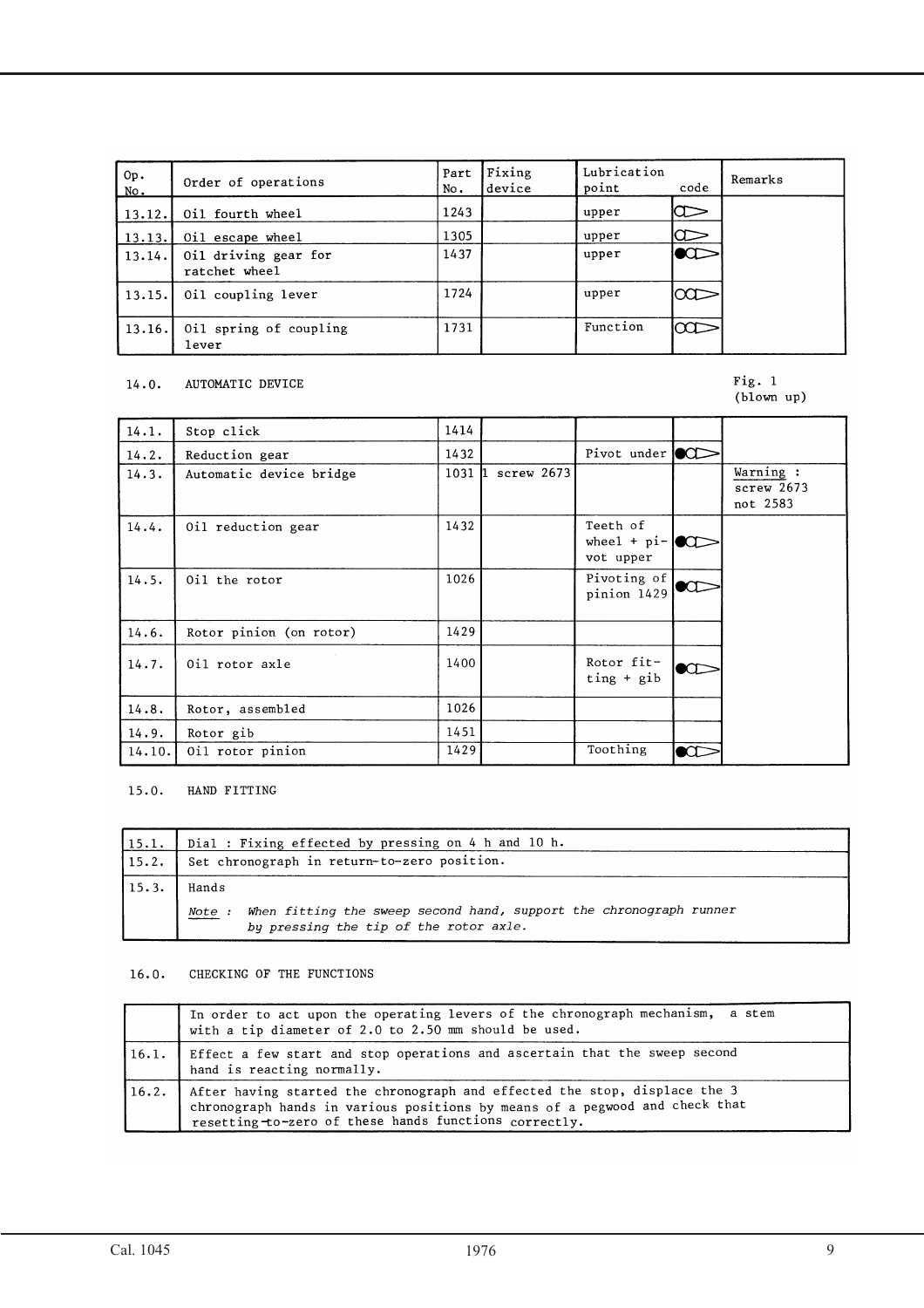|       | 16.3. Set the chronograph running and allow a few hours to elapse in order to<br>ascertain synchronization of the hands.                                                                               |
|-------|--------------------------------------------------------------------------------------------------------------------------------------------------------------------------------------------------------|
|       | 16.4. Check the changing of the date and day by moving the hands with the stem<br>drawn to outer extreme, and then by means of the rapid corrector after<br>having placed the stem in middle position. |
| 16.5. | Warning: Correction of the day cannot be effected between<br>20 h 30' and 0 h 30' .                                                                                                                    |
| 16.6. | In order to avoid damaging of the automatic winding mechanism, winding of<br>the mainspring must be effected manually by means of the winding crown.                                                   |

## 17.0. CASING-UP

| 17.1. Before inserting the movement in the case, ascertain that the pushers<br>function correctly.              |
|-----------------------------------------------------------------------------------------------------------------|
| 17.2. If necessary, disassemble them, oil the gaskets and reassemble,<br>tightening the screws very thoroughly. |
| 17.3. Check condition of gaskets for the crown and case-back and lubricate.                                     |
| 17.4. Lubricate the gaskets with Fömblin UT 18 or 2.07; see fig. 18                                             |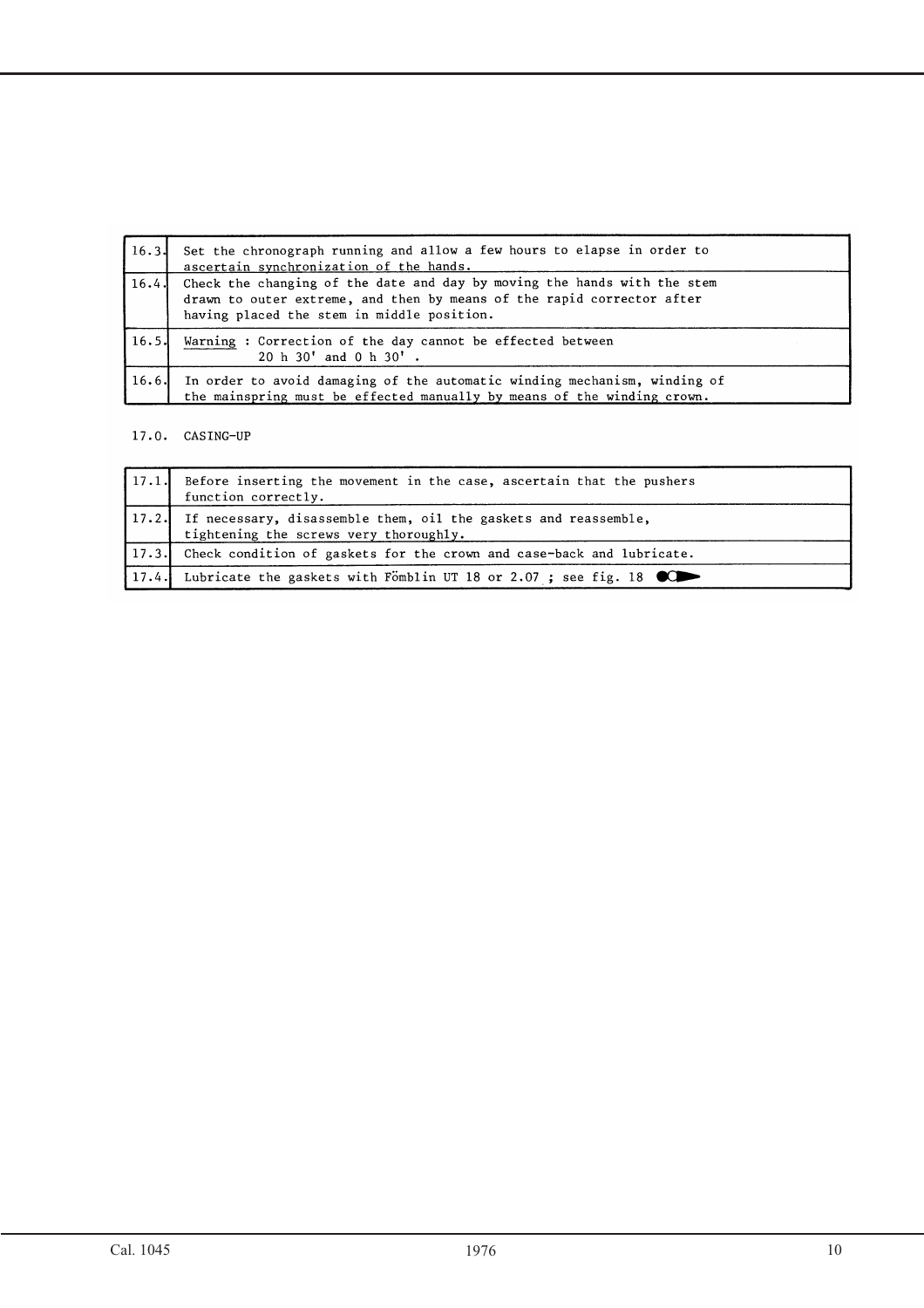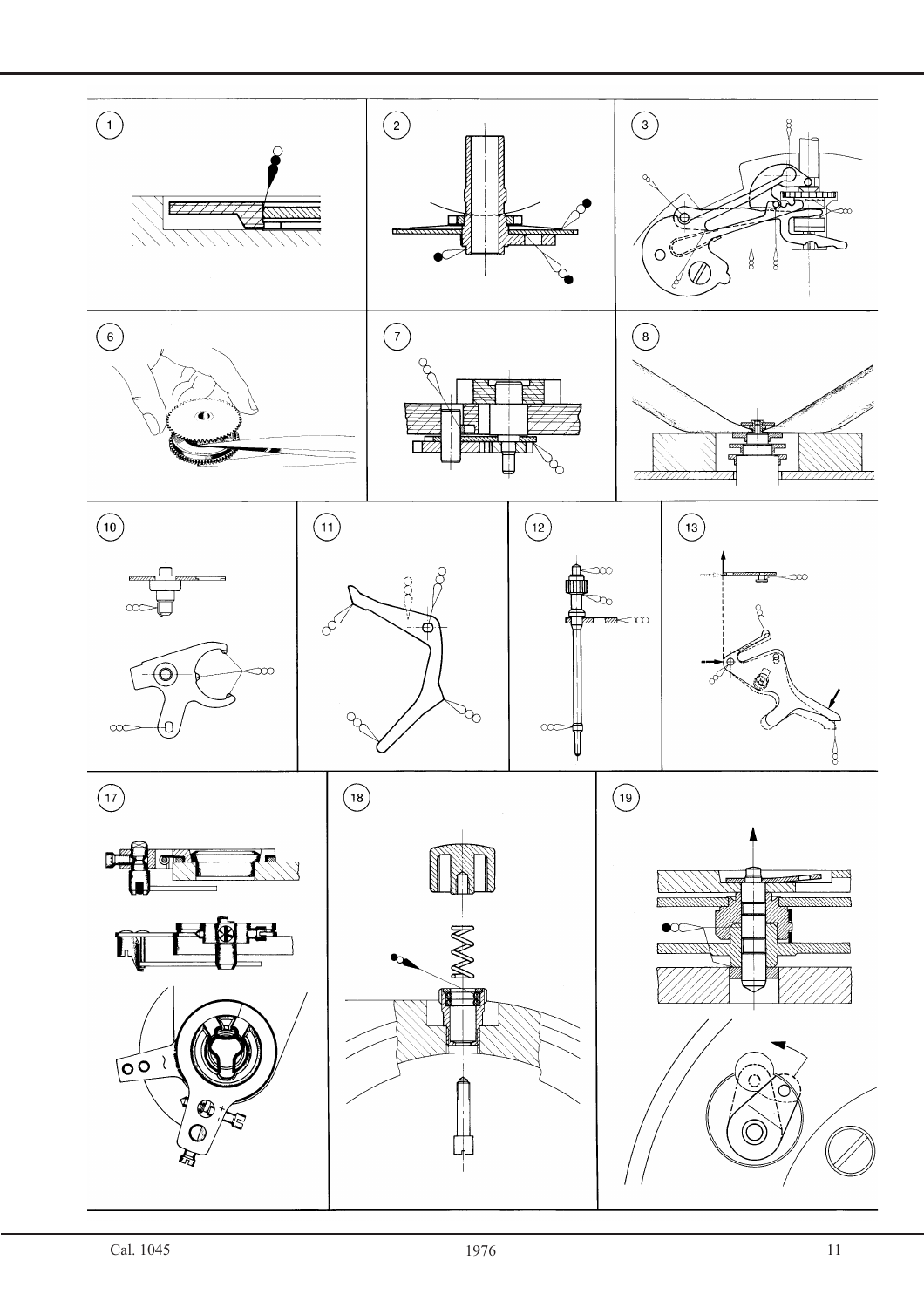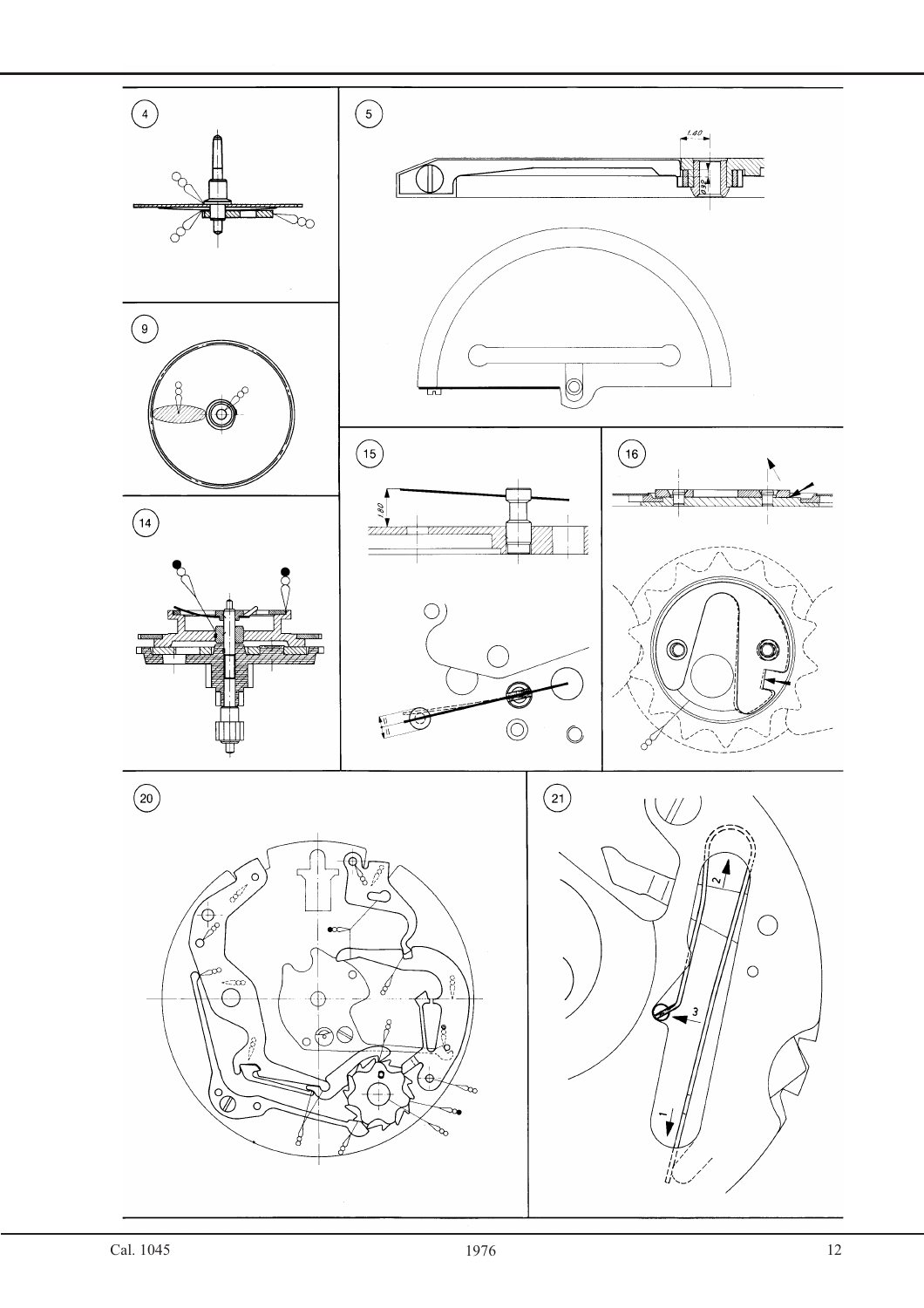![](_page_12_Figure_0.jpeg)

1000 Plate 1002 3/4 plate bridge 1005 Pallet cock 1026 Rotor 1030 Balance cock 1031 Bridge for automatic device 1040 Stem cock 1046 Rotor support 1100 Ratchet wheel 1101 Crown wheel 1104 Clicking spring 1123 Stop-lever 1168 Crown wheel lid 1202 Barrel drum

1204 Barrel axle 1208 Mainspring 1212 Intermediate wheel 1243 Fourth wheel 1305 Escape wheel 1316 Pallet fork 1327 Balance complete 1334 Regulator 1346 Shock-absorbing device for balance, lower 1347 Shock-absorbing device for balance, upper 1357 Regulator driver

1363 Stud holder 1400 Rotor axle 1402 Rotor bearing 1412 Impulse click 1414 Stop click 1429 Rotor pinion 1432 Reduction gear 1437 Driving gear for ratchet wheel 1451 Gib of rotor 1705 Chronograph runner 1712 Coupling runner 1724 Coupling yoke 1728 Second hammer

1731 Coupling yoke spring 1735 Friction spring for chronograph runner 2583 Screw for 3/4 plate bridge 2583 Screw for pallet cock 2583 Screw for balance cock 2673 Screw for bridge for automatic device 2690 Screw for stud 2691 Screw for regulator adjustment 2694 Screw for impulse click 5140 Rivet for rotor axle